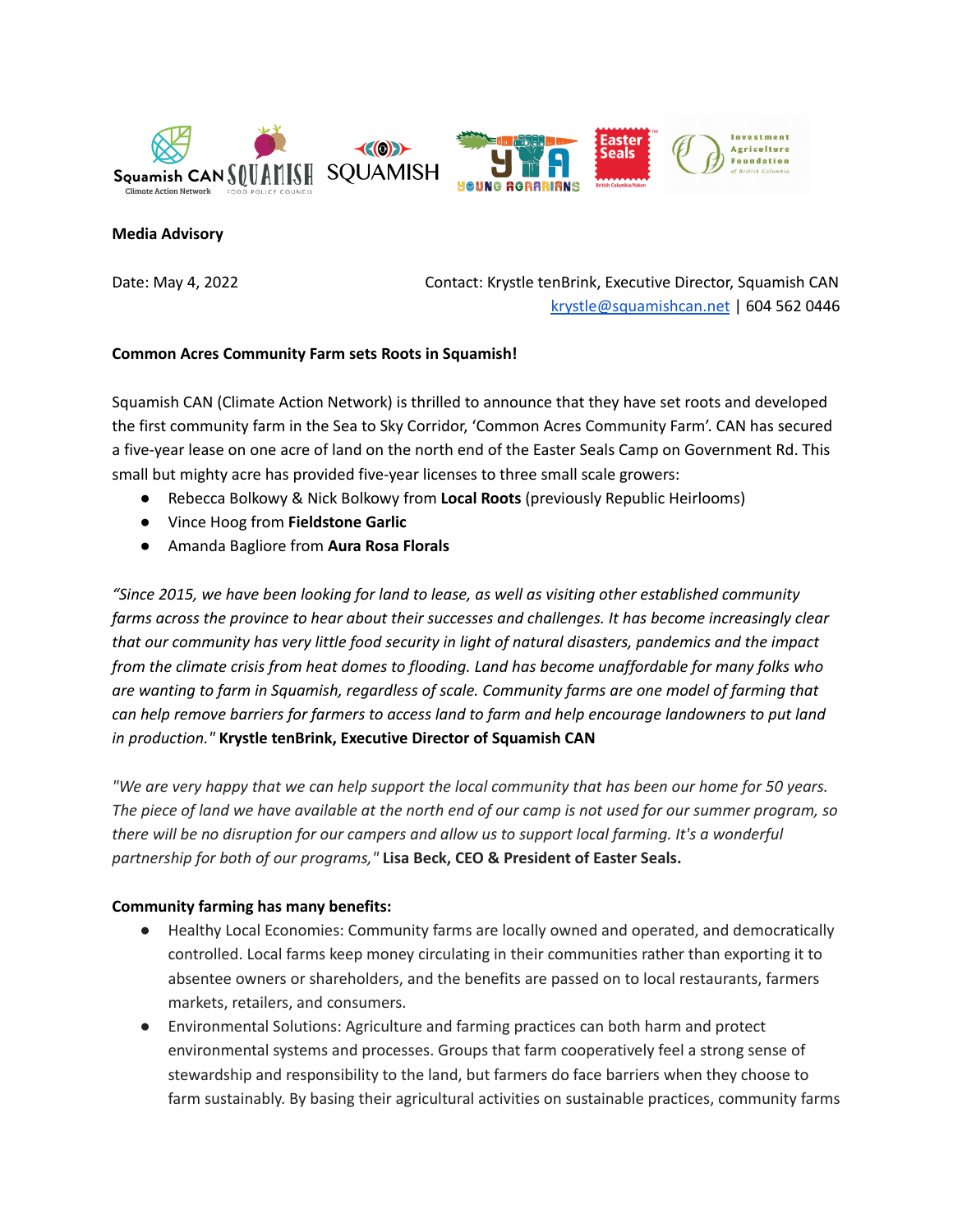balance environmental sustainability with retention and protection of valuable and threatened farmland.

- Local Food Security: Rural communities import much of their food. In the context of a global food crisis, establishing local suppliers of diverse food products increases food security in small rural communities. Communities that invest in community farms help secure farmland and build local food systems for ongoing food growing.
- Market Stability: When a community invests in a farm, its long term viability and security as a food production (and social) system are supported. Farmers benefit from market and price stability when communities support their farmers through community shared agriculture programs, farmers markets, and local distribution networks.
- Social Capital and Community Amenities: Community farms build 'social capital' by involving a diverse group of individuals – farmers, community members, and organizations – with different skills and knowledge. This social capital, or wealth, helps create community amenities beyond food production, including environmental and agricultural education, recreational opportunities, and nature conservation areas.

**Source:** Farm Folk City Folk [Society](http://www.communityfarms.ca/program/progBenefits.shtml)

*"Affordable access to land is the number one barrier that new and young farmers need to overcome* today to start farms. The B.C. Land Matching Program, delivered by Young Agrarians, is thrilled to be able *to support the new Common Ares Community Farm. We can't wait to see the positive impact to the Squamish community from these farmers being able to get on land and grow food! With an aging farming population and the number of farms declining annually, it is important that we invest now in ensuring the next generation of farmers have the best chance possible to grow resilient future food systems for our communities."* **Sara Dent, Executive Director of Young Agrarians**

The B.C. Land Matching Program (BCLMP) provides personalized land matching and business support services to farmers looking for land to start or expand their farm, and landholders interested in finding someone to farm their land. Land Matchers provide support to understand regulations, evaluate opportunities, access resources, and ultimately find a land match.

The program is delivered by Young Agrarians (YA) and funded by the Province of British Columbia. It addresses the high cost of land as a significant barrier for those seeking to enter the B.C. agriculture industry. There is no cost to participate, and our services are available to farmers and landholders of all ages across B.C. [https://youngagrarians.org/tools/land/bc-land-matching-program/\)](https://youngagrarians.org/tools/land/bc-land-matching-program/)

This project has been supported by several partners including Easter Seals, District of Squamish, Young Agrarians, Investment Agriculture Foundation of BC. This project is a direct result of one of the 52 action items as part of the Squamish Valley [Agriculture](http://www.squamishfoodpolicycouncil.com/uploads/1/2/5/1/125138143/squamish_valley_ag_plan.pdf) Plan with an objective of *'increase agricultural land productivity and improve access to foodlands in the Squamish Valley, by removing barriers to support existing farm businesses, encourage new entrants, and attract new producers to the area'.*